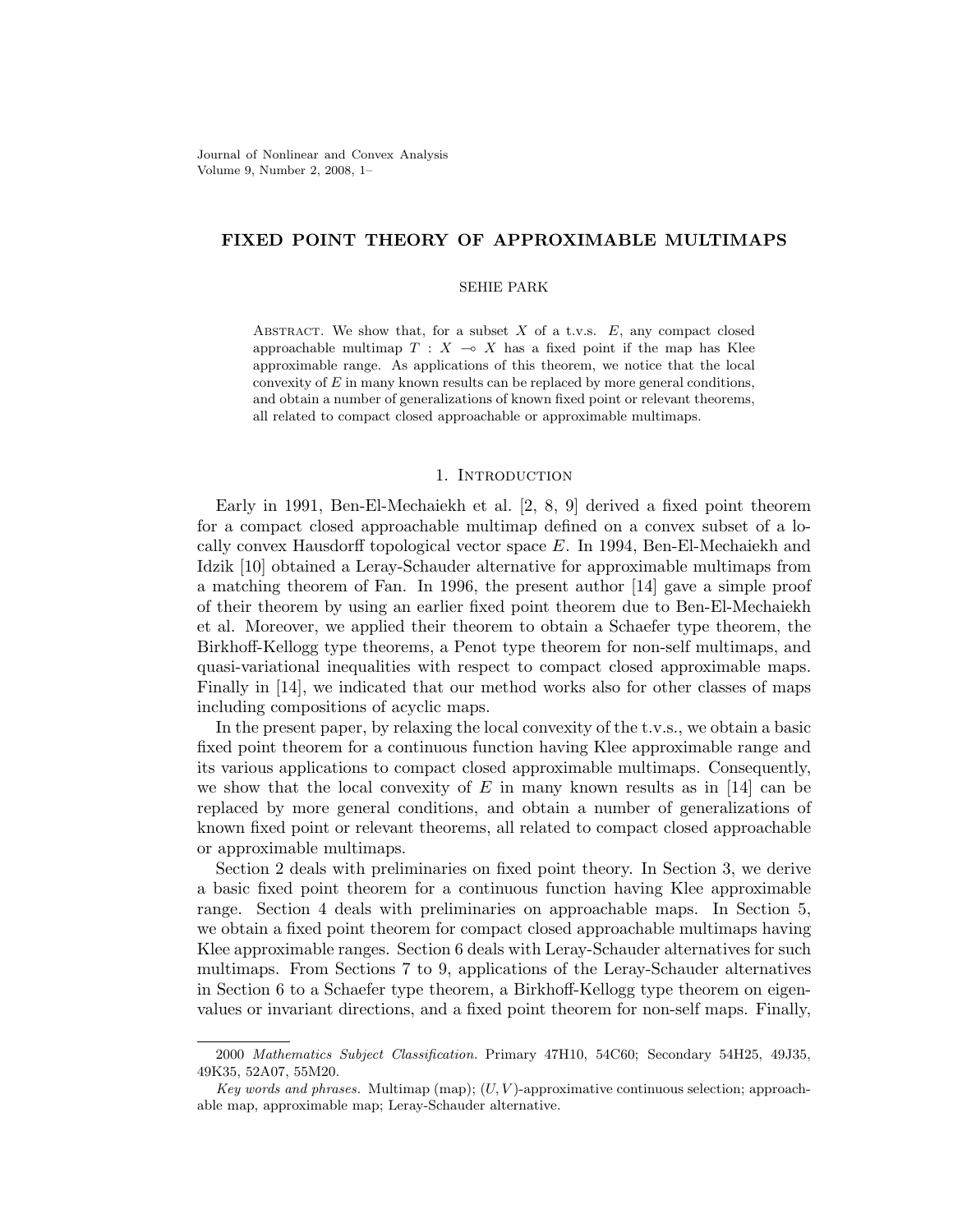in Section 10, our previous results are applied to quasi-variational or variational inequalities all related to compact closed approachable maps.

### 2. Preliminaries

All topological spaces are assumed to be Hausdorff unless explicitly stated otherwise. A t.v.s. means a topological vector space. Int, Bd,  $\ldots$  , and co denote the interior, boundary, closure, and convex hull, respectively. Let  $V$  denote a fundamental system of neighborhoods of the origin 0 of a t.v.s. E.

For topological spaces X and Y, a multimap (or simply, a map)  $T : X \rightarrow Y$ is a function from X into the power set of Y with nonempty values  $T(x) \subset Y$ for  $x \in X$  and fibers  $T^-(y) := \{x \in X \mid y \in T(x)\}\$ for  $y \in Y$ . For  $A \subset X$ , for  $x \in A$  and *poers*  $1(y) := \{x \in A \mid y \in I(x)\}$  for  $y \in Y$ . For  $A \subset A$ ,<br>let  $T(A) := \bigcup \{T(x) \mid x \in A\}$ . T is said to be *closed* if it has the closed graph  $\text{Gr}(T) \subset X \times Y$ , and *compact* if its range  $T(X)$  is contained in a compact subset of Y. Recall that T is said to be *upper semicontinuous* (u.s.c.) if for any open subset  $U \subset Y$ , the set  $T^+(U) := \{x \in X \mid T(x) \subset U\}$  is open in X. Recall that a compact closed multimap is u.s.c. and compact-valued; and a u.s.c. multimap with closed values is closed whenever its range is regular.

A polytope P in a t.v.s. E is a homeomorphic image of a simplex.

A nonempty subset K of E is said to be Klee approximable if for any  $V \in \mathcal{V}$ , there exists a continuous function  $h: K \to E$  such that  $x - h(x) \in V$  for all  $x \in K$ and  $h(K)$  is contained in a polytope in E. Especially, for a subset X of E, K is said to be Klee approximable *into X* whenever the range  $h(K)$  is contained in a polytope in X.

Example 2.1. We give some examples of Klee approximable sets:

- (1) A subset X of E is admissible (in the sense of Klee  $[13]$ ) iff every compact subset  $K$  of  $X$  is Klee approximable into  $E$ .
- (2) Any polytope in a subset  $X$  of a t.v.s. is Klee approximable into  $X$ .
- (3) Any compact subset K of a convex subset X in a locally convex t.v.s. is Klee approximable into  $X$ .
- (4) Any compact subset K of a convex and locally convex subset X of a t.v.s. is Klee approximable into X.
- (5) Any compact subset K of an admissible almost convex subset X of a t.v.s. is Klee approximable into X.
- (6) Any compact subset of a  $\Phi$ -space in a t.v.s. is Klee approximable.
- (7) Let X be an almost convex dense subset of an admissible subset Y of a t.v.s. E. Then every compact subset  $K$  of  $Y$  is Klee approximable into  $X$ . See [19].

Note that  $(7) \Rightarrow (5) \Rightarrow (4) \Rightarrow (3)$ .

Let X be a nonempty closed convex subset of a t.v.s.  $E$ . We say that X is weakly admissible (in the sense of Nhu and Arandelović) if for every  $V \in \mathcal{V}$  there exist damissiole (in the sense of Nini and Arandelovic) if for every  $V \in V$  there exist<br>closed convex subsets  $X_1, X_2, ..., X_n$  of X with  $X = co(\bigcup_{i=1}^n X_i)$  and continuous functions  $f_i: X_i \to X \cap L$ ,  $i = 1, 2, ..., n$ , where L is a finite dimensional subspace functions  $j_i: X_i \to X \sqcup L$ ,  $i = 1, 2, ..., n$ , where L is a limite dimensional st<br>of E, such that  $\sum_{i=1}^n (f_i(x_i) - x_i) \in V$  for every  $x_i \in X_i$  and  $i = 1, 2, ..., n$ .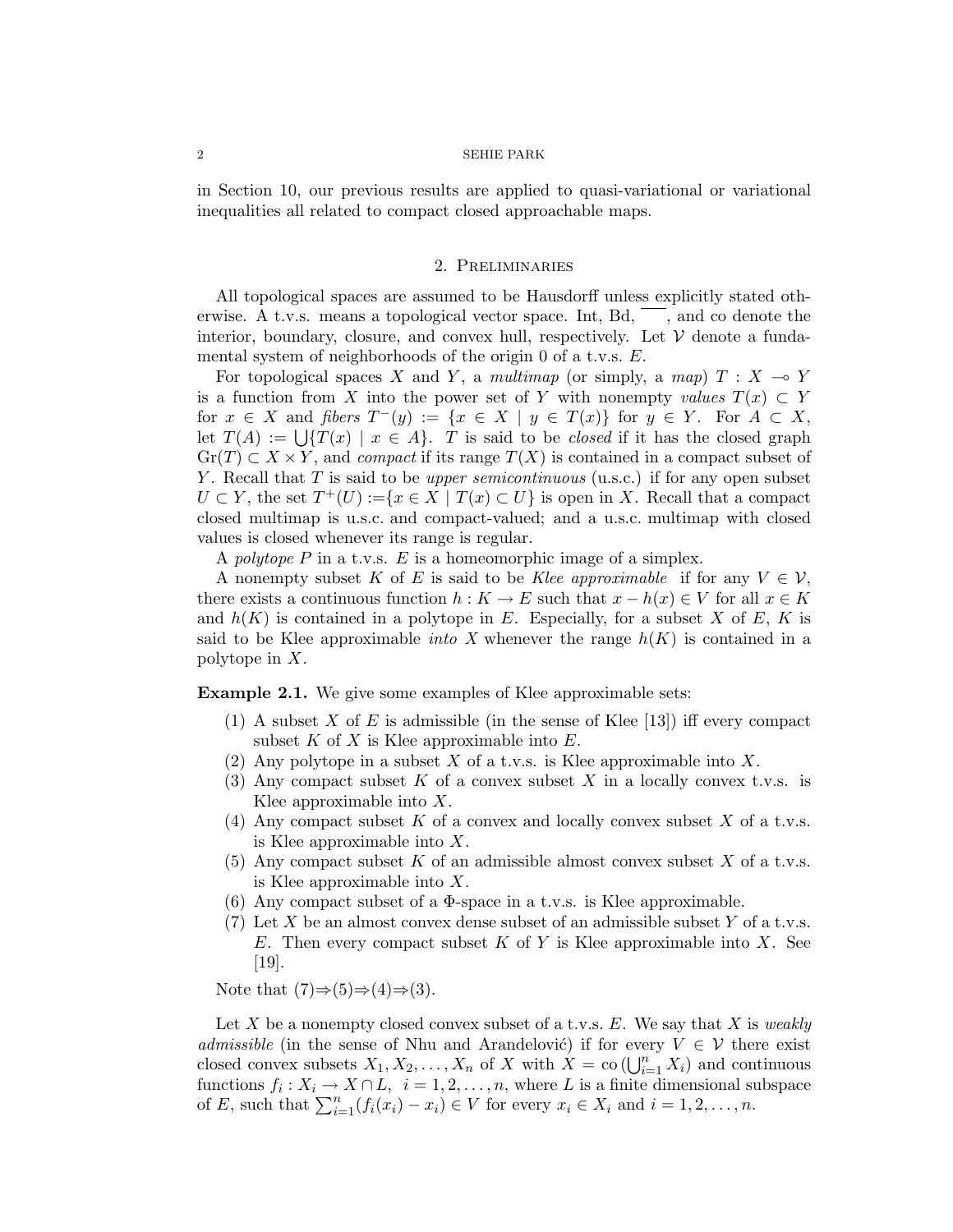A subset B of a t.v.s. E is said to be *convexly totally bounded* (simply, c.t.b.) if for every  $V \in V$ , there exist a finite subset  $\{x_i\}_{i=1}^n \subset B$  and a finite family of convex subsets  $\{C_i\}_{i=1}^n$  of V such that  $B \subset \bigcup_{i=1}^n (x_i + C_i)$ .

A *Kakutani map* is a u.s.c. multimap with compact convex values.

The following is some of the most general known fixed point theorems for Kakutani maps:

**Theorem 2.2.** Let X be a nonempty subset of a t.v.s. E. Then a compact Kakutani map  $T : X \longrightarrow X$  has a fixed point if one of the following conditions holds:

- (1) (Idzik) X is convex and  $\overline{T(X)}$  is c.t.b.
- $(2)$  (Okon) X is convex, compact, and weakly admissible.
- (3) (Park)  $T(X)$  is Klee approximable into X.

For the literature, see [18].

Let us say that a topological space X has the (*compact*) fixed point property (simply, f.p.p.) if any (compact) continuous selfmap  $f : X \to X$  has a fixed point  $x_0 \in X$ .

# 3. A basic fixed point theorem

The following is the basic fixed point theorem in this paper:

# **Theorem 3.1.** Let X be a subset of a t.v.s. E and  $f: X \to E$  continuous function.

- (a) If  $f(X)$  is Klee approximable into X, then f has the almost fixed point property (that is, for each  $V \in \mathcal{V}$ , f has a V-fixed point  $x_V \in X$ , that is,  $f(x_V) - x_V \in V$ .
- (b) Further if f is compact and  $\overline{f(X)} \subset X$ , then f has a fixed point  $x_0 \in X$  (that is,  $x_0 = f(x_0)$ .

*Proof.* (a) Since  $f(X)$  is Klee approximable into X, for any  $V \in \mathcal{V}$ , there exist a polytope P in X and a continuous function  $h : f(X) \to P$  such that  $y - h(y) \in V$ for all  $y \in f(X)$ . Then  $f|_P : P \to f(X)$  and  $h(f|_P) : P \to P$ . Since any polytope has the f.p.p. by the Brouwer fixed point theorem,  $h(f|_P)$  has a fixed point  $x_V \in P$ , that is,  $x_V = hf(x_V)$ . Let  $y_V := f(x_V) \in f(P) \subset f(X) \subset \overline{f(X)}$ . Then  $x_V = h(y_V)$ and  $y_V - x_V \in V$ .

(b) Since  $f(X)$  is compact, there exists a subnet of  $\{y_V\}$  converging to an  $x_0 \in$  $f(X)$ . Since E is Hausdorff and  $y_V - x_V \in V$  for each  $V \in V$ , the subnet of  $\{x_V\}$ corresponding to the subnet of  $\{y_V\}$  also converges to  $x_0$ . Since  $y_V = f(x_V)$  and f is continuous, we have  $x_0 = f(x_0)$ . This completes our proof.  $\Box$ 

¿From Theorem 3.1, we have the following well-known consequences:

**Corollary 3.2.** Let X be a subset of a t.v.s. E and  $f: X \to X$  a compact continuous function. If  $f(X)$  is Klee approximable into X, then f has a fixed point.

**Corollary 3.3.** Let X be an admissible convex subset of a t.v.s.  $E$ . Then any compact continuous function  $f : X \to X$  has a fixed point.

**Corollary 3.4** (Hukuhara). Let X be a convex subset of a locally convex t.v.s.  $E$ . Then any compact continuous function  $f: X \to X$  has a fixed point.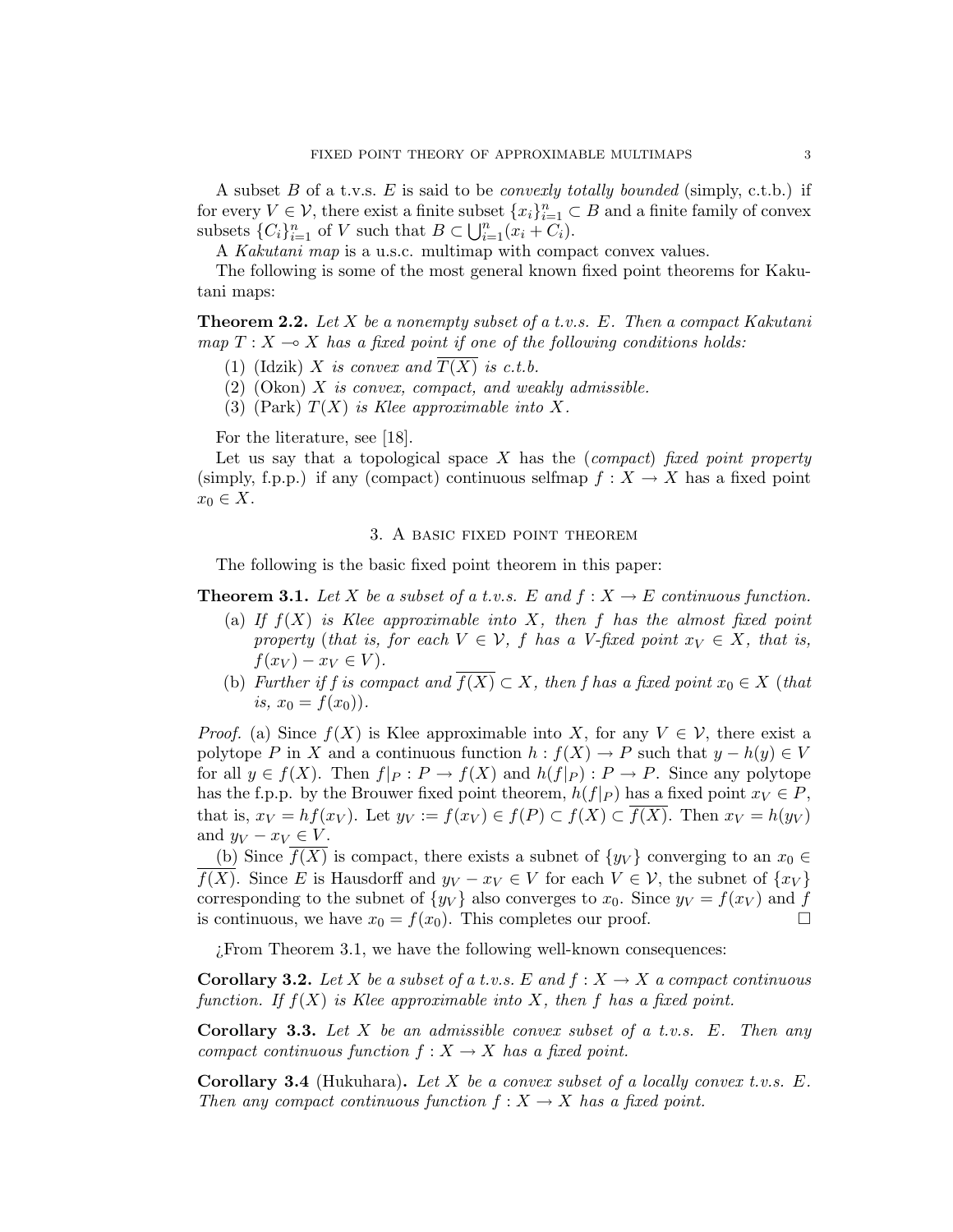### 4. Approachable maps

We adopt the following definitions from [9, 10].

Let X and Y be subsets of t.v.s. E and F, respectively, and  $T : X \multimap Y$  a multimap. Given two open neighborhoods U and V of the origin 0 of E and F, respectively, a  $(U, V)$ -approximative continuous selection of T is a continuous function  $s: X \to Y$  satisfying

$$
s(x) \in (T[(x+U) \cap X] + V) \cap Y
$$
 for every  $x \in X$ .

T is said to be *approachable* if it admits a  $(U, V)$ -approximative continuous selection for every U and V as above; and T approximable if its restriction  $T|_K$  to any compact subset  $K$  of  $X$  is approachable.

Note that an approachable map is always approximable. Recall that Ben-El-Mechaiekh et al. [1-8] established a large number of properties and examples of approachable or approximable maps.

**Example 4.1.** We give some examples of approximable maps  $T : X \rightarrow Y$  as follows [4, 16]:

- (1) Any multimap having a continuous selection is approximable. There are a lot of continuous selection theorems due to Michael and others; for example, see [20].
- (2) A locally selectionable map T with convex values is approximable whenever Y is a convex subset of a t.v.s.
- (3) A u.s.c. map T with convex values is approachable whenever X is paracompact and Y is a convex subset of a locally convex t.v.s.
- $(4)$  A u.s.c. map T with compact contractible values is approachable whenever X is a finite polyhedron.
- $(5)$  A u.s.c. map T with compact values having trivial shape is approachable whenever  $X$  is a finite polyhedron.

Let  $\mathbb{A}(X, Y)$  denote the class of all u.s.c. approachable maps  $T : X \to Y$  with compact values,  $\mathbb{A}^{\kappa}(X, Y)$  the class of all u.s.c. approximable maps  $T : X \to Y$ with compact values, and  $\mathbb{A}_{c}^{\kappa}(X, Y)$  the class of all finite compositions  $T : X \to Y$ of u.s.c. approximable maps with compact values, where the intermediate spaces are subsets of t.v.s. Recall that the class  $\mathbb{A}_{c}^{\kappa}$  is an example of the admissible class  $\mathfrak{A}_{c}^{\kappa}$  and the better admissible class  $\mathfrak{B}$  due to the author [15, 17, 19].

We say that a subset  $X$  of a t.v.s. has the (compact) approachable fixed point property (simply, A-f.p.p.) if any (compact) map  $T \in A(X, X)$  has a fixed point; and the approximable fixed point property (simply,  $A^{\kappa}$ -f.p.p.) if any map  $T \in A^{\kappa}(X, X)$ has a fixed point. Similarly, the  $\mathbb{A}_c^{\kappa}$ -f.p.p. can be defined.

**Lemma 4.2** ([18]). For a subset X of a t.v.s. E, the following are equivalent:

- $(1)$  X has the compact f.p.p.
- (2) X has the compact  $\mathbb{A}-f$ .p.p.

¿From Theorem 2.2 and Lemma 4.2, we have the following:

**Theorem 4.3.** A nonempty subset X of a t.v.s. E has the compact  $\mathbb{A}-f$ .p.p. whenever one of the following holds: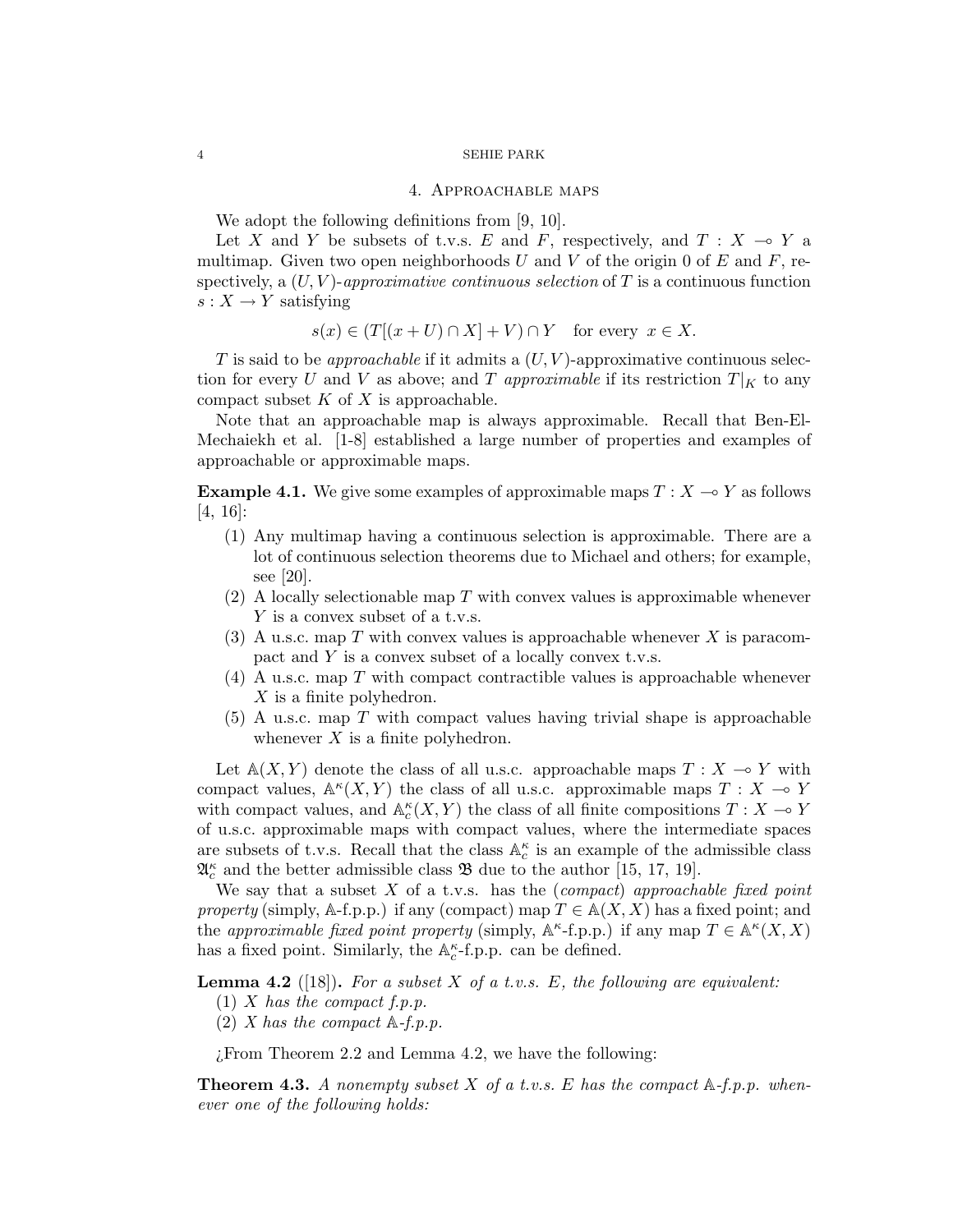- $(1)$  X is convex and admissible (in the sense of Klee).
- $(2)$  X is convex and any compact subset of X is c.t.b.
- (3) X is convex, compact and weakly admissible.
- (4) Every nonempty compact subset of X is Klee approximable into X.

Remark. For a locally convex t.v.s. E, a particular form of Theorem 4.3 appeared in [2, Theorem 2.4], [8, Corollary 3.4], [9, Corollary 7.3].

### 5. Fixed points of compact approachable maps

¿From Theorem 3.1 or Corollary 3.2, we deduce the following:

**Theorem 5.1.** Let X be a subset of a t.v.s. E and  $T : X \rightarrow X$  a compact closed approachable map. If  $T(X)$  is Klee approximable into X, then T has a fixed point  $\hat{x} \in X$ , that is,  $\hat{x} \in T(\hat{x})$ .

*Proof.* For any  $U \in \mathcal{V}$ , there exists a  $V \in \mathcal{V}$  such that  $V + V \subset U$ . Since T is approachable, we have a continuous function  $s: X \to X$  satisfying

 $s(x) \in T[(x + V) \cap X] + V$  for every  $x \in X$ .

We may assume that V is symmetric and that  $s(x) \in \overline{T(X)}$  for all  $x \in X$ . [Otherwise, by the regularity of E, we may have  $[s(x) - V] \cap T[(x + V) \cap X] = \emptyset$  for some  $V \in \mathcal{V}$ . Since  $s(X) \subset T(X)$ , s is compact and  $s(X)$  is Klee approximable into X. Therefore s has a fixed point  $x_0 \in X$  by Corollary 3.2. Then

$$
x_0 = s(x_0) \in T[(x_0 + V) \cap X] + V,
$$

and hence there exist  $y_U \in T[(x_0 + V) \cap X]$  and  $x_U \in (x_0 + V) \cap X$  such that  $y_U \in T(x_U)$  and  $x_0 \in y_U + V$ . Then we have  $x_U - y_U \in (x_0 + V) - (x_0 - V) =$  $V + V \subset U$ . Since  $\{y_U \mid U \in \mathcal{V}\}\$ is a net in the compact set  $T(X)$ , it has a subnet converging to some  $\hat{x} \in T(X)$ . Since E is Hausdorff and  $x_U - y_U \in U$ ,  $\{x_U \mid U \in V\}$ has a corresponding subnet converging to  $\hat{x}$ . Since the graph of T is closed and  $(x_U, y_U) \in \text{Gr}(T)$ , we have  $(\hat{x}, \hat{x}) \in \text{Gr}(T)$ . This completes our proof.

Remark. Since every continuous function is approachable, Corollary 3.2 follows from Theorem 5.1. Hence, Theorem 5.1 and Corollary 3.2 are equivalent.

**Corollary 5.2.** Let  $X$  be an admissible almost convex subset of a t.v.s.  $E$  and  $T : X \longrightarrow X$  a compact closed approachable map. Then T has a fixed point.

**Remark.** If X is a convex subset of a locally convex t.v.s.  $E$ , Corollary 5.2 reduces to [2, Theorem 2.4], [8, Corollary 3.4], [9, Corollary 7.3].

¿From the definition of approximable maps, we have the following:

**Corollary 5.3.** Let X be a compact subset of a t.v.s. E and  $T : X \rightarrow X$  a closed approximable map. If  $T(X)$  is Klee approximable into X, then T has a fixed point.

¿From Theorem 5.1, we can deduce the following well-known result:

**Corollary 5.4** (Himmelberg). Let X be a convex subset of a locally convex t.v.s.  $E$ and  $T : X \rightarrow X$  a compact Kakutani map. Then T has a fixed point.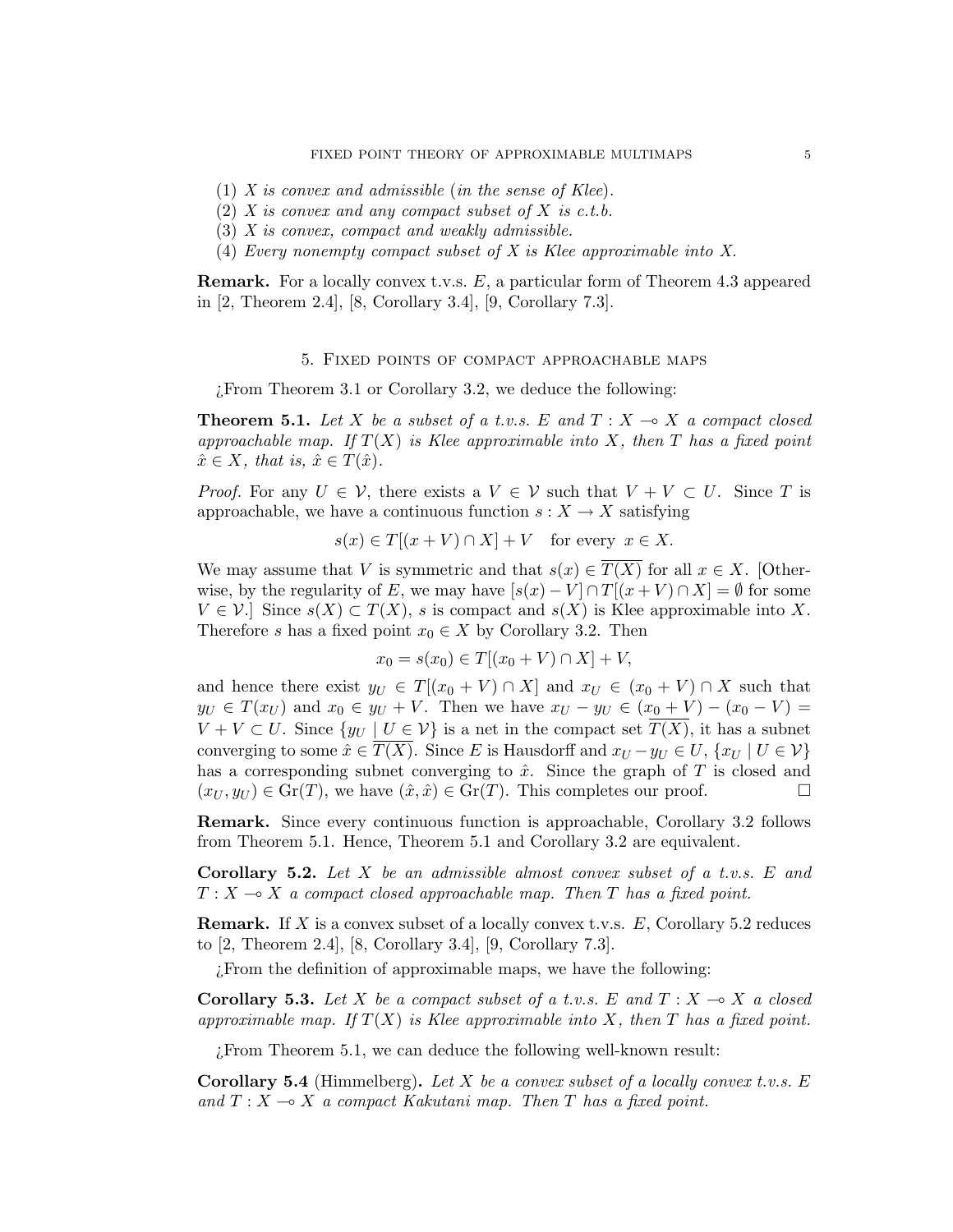*Proof.* Let  $L := \text{co } T(X) \subset X$ . Then it is well-known that L is paracompact, and hence,  $T|_L : L \to L$  is approachable. Therefore, by Theorem 5.1,  $T|_L$  has a fixed  $\Box$  point.

### 6. Leray-Schauder alternatives

¿From Theorem 5.1, we obtain the following nonlinear alternative:

**Theorem 6.1.** Let X be a closed subset of a t.v.s. E such that  $0 \in$  Int X and  $T : X \multimap E$  a compact closed approachable map. If  $T(X)$  is Klee approximable, then either

- (1) T has a fixed point; or
- (2)  $\lambda x \in T(x)$  for some  $\lambda > 1$  and  $x \in \text{Bd } X$ .

*Proof.* Let  $R \subset X$  be defined by

$$
R := \{ x \in X \mid x \in tT(x) \text{ for some } t \in [0,1] \},
$$

which is nonempty since  $0 \in R$ . Moreover, it is closed since T is closed. Therefore,  $R$  is compact since  $T$  is compact.

Suppose that

(LS) 
$$
T(y) \cap {\lambda y \mid \lambda > 1} = \emptyset
$$
 for all  $y \in BdX$ .

Then  $R \cap \text{Bd} X = \emptyset$ . Since X is completely regular, there exists a continuous function  $r : X \to [0, 1]$  such that  $r(x) = 1$  for  $x \in R$  and  $r(x) = 0$  for  $x \in BdX$ .

Let  $S : E \multimap E$  be defined by  $S(x) := r(x)T(x)$  if  $x \in X$  and  $S(x) := \{0\}$  if  $x \notin X$ . Since T is compact and closed, so is S.

Moreover, S is approachable. In fact, if  $s: X \to E$  is a  $(U, V)$ -approximative continuous selection of T, then  $rs : X \to E$  defined by  $(rs)(x) := r(x)s(x)$  for  $x \in X$  is a  $(U, V)$ -approximative continuous selection of  $S|_X$ . Define  $f : E \to E$ by  $f(x) := (rs)(x)$  for  $x \in X$  and  $f(x) := 0$  for  $x \notin X$ . Then f is a  $(U, V)$ approximative continuous selection of  $S : E \to E$ .

Further,  $S(E) \subset [0,1]T(X)$  is Klee approximable into E. In fact, since  $T(X)$  is Klee approximable, for each  $V \in \mathcal{V}$ , there exists a continuous  $h: T(X) \to X$  such that  $y-h(y) \in V$  for all  $y \in T(X)$  and  $h(T(X)) \subset P \subset E$  for a polytope P. For each  $\alpha y \in S(E)$  with  $\alpha \in [0,1]$  and  $y \in T(X)$ , define  $g : S(E) \to E$  by  $g(\alpha y) := \alpha h(y)$ . Then  $\alpha y - g(\alpha y) = \alpha (y - h(y)) \in \alpha V \subset V$  (since V can be shrinkable [13]) for all  $\alpha y \in S(E)$ . Note that  $g(S(E)) \subset [0,1]h(T(X)) \subset [0,1]P \subset E$  and  $[0,1]P$  is a polytope in E.

Therefore, S has a fixed point by Theorem 5.1 with  $X = E$ . Now  $x \in S(x)$ implies  $x \in R$  and  $r(x) = 1$ . Therefore,  $x \in X$  and  $x \in T(x)$ . This completes our  $\Box$ 

**Remark.** 1. We followed the method of Schöneberg [25]. Note that if X itself is compact, Theorem 6.1 works for approximable maps.

2. For a long time, the alternatives like Theorem 6.1 and the condition (LS) have been called the Leray-Schauder alternatives and the Leray-Schauder boundary condition, resp. These are known to be not directly related to the works of Leray and Schauder; see [17].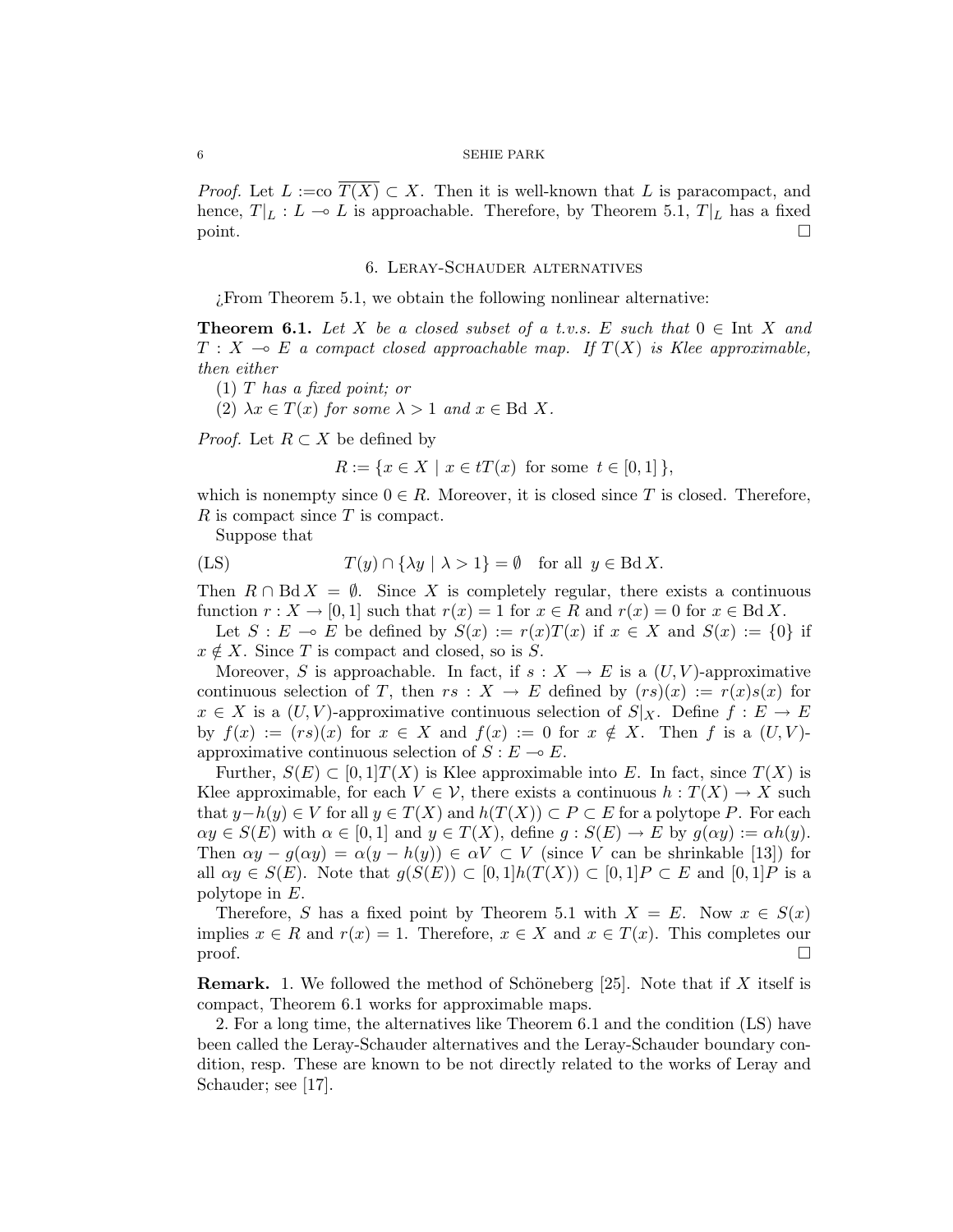Similarly, we have the following:

**Theorem 6.2.** Let X be a closed subset of a t.v.s. E such that  $0 \in \text{Int } X$  and  $\Phi: X \multimap E$  a compact closed approachable map. If E has the compact f.p.p., then either

 $(1)$   $\Phi$  has a fixed point; or

(2)  $\lambda x \in \Phi(x)$  for some  $\lambda > 1$  and  $x \in \text{Bd } X$ .

Recall that an admissible t.v.s. has the compact f.p.p. Many examples of admissible t.v.s. are known; a locally convex one is one of them.

**Corollary 6.3.** Let X be a closed subset of a t.v.s. E such that  $0 \in \text{Int } X$  and  $\Phi: X \multimap E$  a compact closed approximable map. If E has the compact  $A^{\kappa}$ -f.p.p., then the conclusion of Theorem 6.2 holds.

*Proof.* In fact, for any compact subset K of X, if  $s: K \to E$  is a  $(U, V)$ -approximative continuous selection of  $\Phi|_K$ , then  $rs: K \to E$  in the proof of Theorem 6.1 is a  $(U, V)$ -approximative continuous selection of  $\Phi|_K$ .

Remark. Corollary 6.3 includes the main result in [10], [1, Theorem 5] and many others. See [15].

It is not known yet whether Theorem 5.1 holds for an approximable map instead of an approachable map. This is affirmative for particular types of convex sets.

The following is a particular form of our earlier work [15]:

**Theorem 6.4.** Let X be an admissible convex subset of a t.v.s. E and  $T \in \mathbb{A}_c^{\kappa}(X, X)$ . If  $T$  is compact, then  $T$  has a fixed point.

¿From Theorem 6.4, we can deduce the following Leray-Schauder type alternative as in the proof of Theorem 6.1:

**Theorem 6.5.** Let X be a closed subset of a t.v.s. E such that  $0 \in \text{Int } X$ , Y an admissible convex subset of E containing X, and  $T : X \rightarrow Y$  a compact closed approximable map. Then either

(1) T has a fixed point; or

(2)  $\lambda x \in T(x)$  for some  $\lambda > 1$  and  $x \in BdyX$ .

Remark. Theorem 6.5 includes [1, Theorem 5] and others for locally convex t.v.s.; see [14].

For  $Y = E$ , Theorem 6.5 reduces to the following:

**Corollary 6.6.** Let X be a closed subset of an admissible t.v.s. E such that  $0 \in$ Int X and  $T : X \rightarrow E$  a compact closed approximable map. Then either

(1) T has a fixed point; or

(2)  $\lambda x \in T(x)$  for some  $\lambda > 1$  and  $x \in \text{Bd } X$ .

Remark. 1. Recall that Corollary 6.6 is due to Ben-El-Mechaiekh and Idzik [10] for a locally convex t.v.s. E.

2. In our previous work  $[14]$ , for a locally convex t.v.s. E, we gave a Schöneberg type proof of Corollary 6.6 and apply it to deduce several results all related to compact closed approximable maps. In view of Corollary 6.6, all those theorems in [14] hold for admissible t.v.s.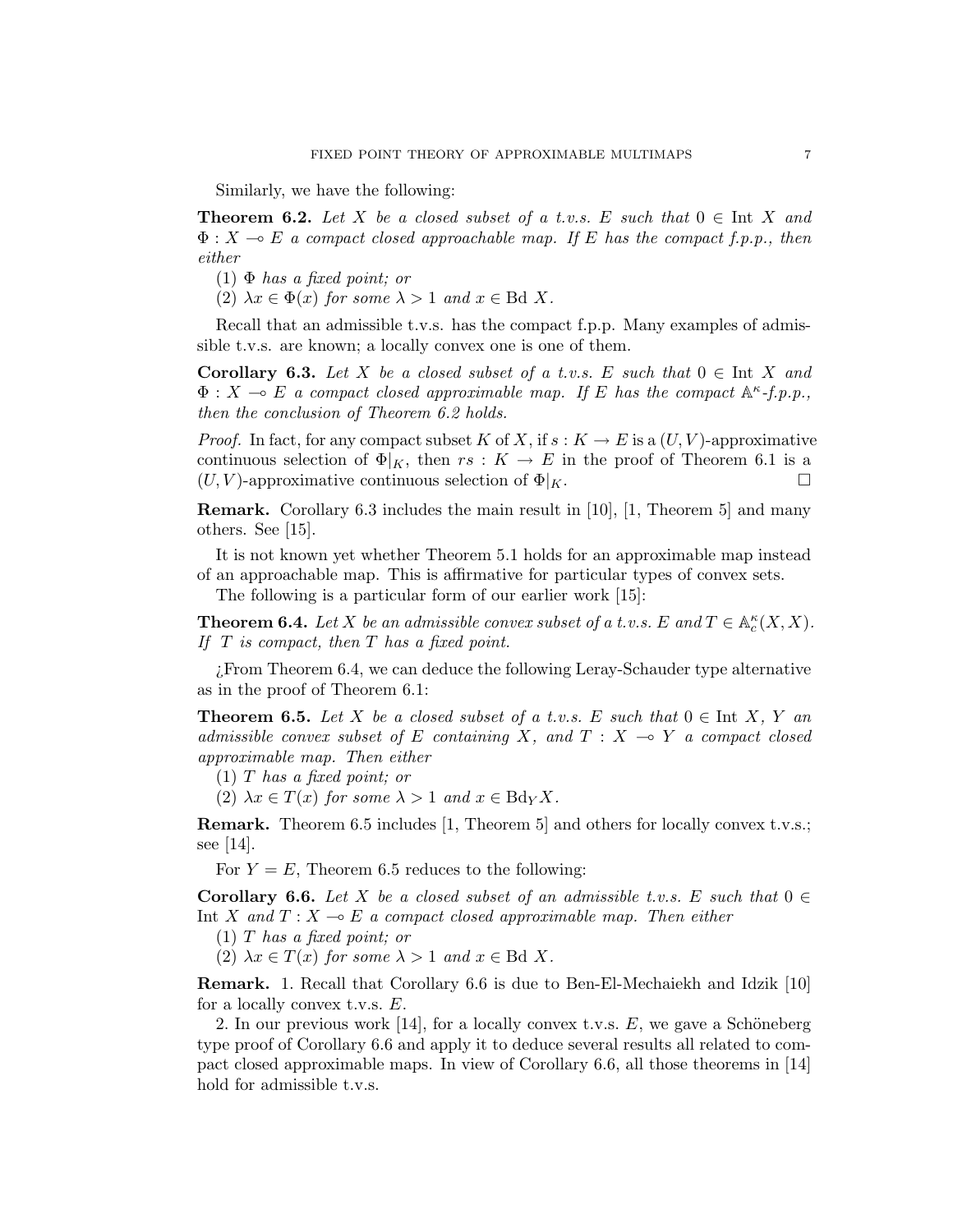### 7. A Schaefer type theorem

¿From the Leray-Schauder alternative in Theorem 6.2, as in [14], we can deduce a Schaefer type theorem, a Birkhoff-Kellogg type theorem on eigenvalues or invariant directions, a fixed point theorem for non-self maps, and a quasi-variational inequality — all related to compact closed approachable maps.

¿From Theorem 6.2, we have the following:

**Theorem 7.1.** Let E be a t.v.s. having the compact f.p.p. and  $\Phi : E \to E$  a closed approachable map which sends bounded sets into compact sets. Then either

- $(1)$   $\Phi$  has a fixed point; or
- (2) the set  $A = \{x \in E \mid x \in t\Phi(x) \text{ for some } t \in (0,1)\}\$ is not bounded.

*Proof.* Suppose that A is bounded. Let X be a bounded neighborhood of 0 such that  $A \subset \text{Int } X$ . Then no  $y \in \text{Bd } X$  satisfies  $\lambda y \in \Phi(y)$  for any  $\lambda > 1$ . Therefore, by Theorem 6.2,  $\Phi$  has a fixed point in X.

Remark. 1. Theorem 7.1 was first obtained by Schaefer [23, 24] for a completely continuous map  $f : E \to E$  on a complete locally convex t.v.s. E.

2. In our [14], Theorem 7.1 for a locally convex t.v.s. E is obtained whenever  $\Phi$ is approximable.

### 8. A Birkhoff-Kellogg type theorem

As an application of Theorem 6.2, we have the following generalization of the Birkhoff-Kellogg theorem [12]:

**Theorem 8.1.** Let X be a closed subset of a t.v.s. E having the compact f.p.p. such that  $0 \in \text{Int } X$  and  $\Phi : X \to E$  a compact closed approachable map such that  $\lambda \Phi(X) \cap X = \emptyset$  for some  $\lambda$ . Then  $\Phi|_{\text{Bd }X}$  has an eigenvalue; that is,  $\mu x \in \Phi(x)$  for some  $\mu \neq 0$  and  $x \in \text{Bd } X$ .

*Proof.* Note that  $\lambda \neq 0$  and  $\lambda \Phi : X \to E$  is a compact closed approachable map. Moreover,  $\lambda \Phi$  has no fixed point. Therefore, by Theorem 6.2, there exist  $x \in \text{Bd } X$ and  $\mu > 1$  such that  $\mu x \in \lambda \Phi(x)$ , whence we have  $(\lambda^{-1} \mu)x \in \Phi(x)$ , where  $\lambda^{-1} \mu \neq 0$ . This completes our proof.  $\Box$ 

**Remark.** If  $\lambda > 0$  in Theorem 8.1, then  $\Phi|_{\text{Bd } X}$  has an invariant direction (a positive eigenvalue); that is,  $\mu x \in \Phi(x)$  for some  $\mu > 0$  and  $x \in \text{Bd } X$ .

¿From Theorem 8.1, we obtain

**Theorem 8.2.** Let  $S$  be the unit sphere of a normed vector space  $E$  of infinite dimension, and  $\Phi : S \to E$  a compact closed approachable map such that  $0 \notin \Phi(S)$ . Then Φ has an invariant direction.

*Proof.* Since  $E$  is infinite dimensional, by the Dugundji extension theorem, there exists a retraction  $r : E \to S$  such that  $r(x) = x/||x||$  if  $||x|| \ge 1$  and  $||r(x)|| = 1$  if  $||x|| \leq 1$ . Let  $\Psi = \Phi r : E \to E$ . Then  $\Psi$  is a compact closed approachable map. Let B be the closed unit ball. Then  $\lambda \Psi(B) \cap B = \emptyset$  for some  $\lambda > 0$  since  $\Psi(B) \subset \Phi(S)$ and  $0 \notin \overline{\Phi(S)}$ . Therefore, by Theorem 8.1 with  $X = B$ ,  $\Psi|_{S}$  has an eigenvalue. Since  $\lambda > 0$ , this eigenvalue is positive. This completes our proof.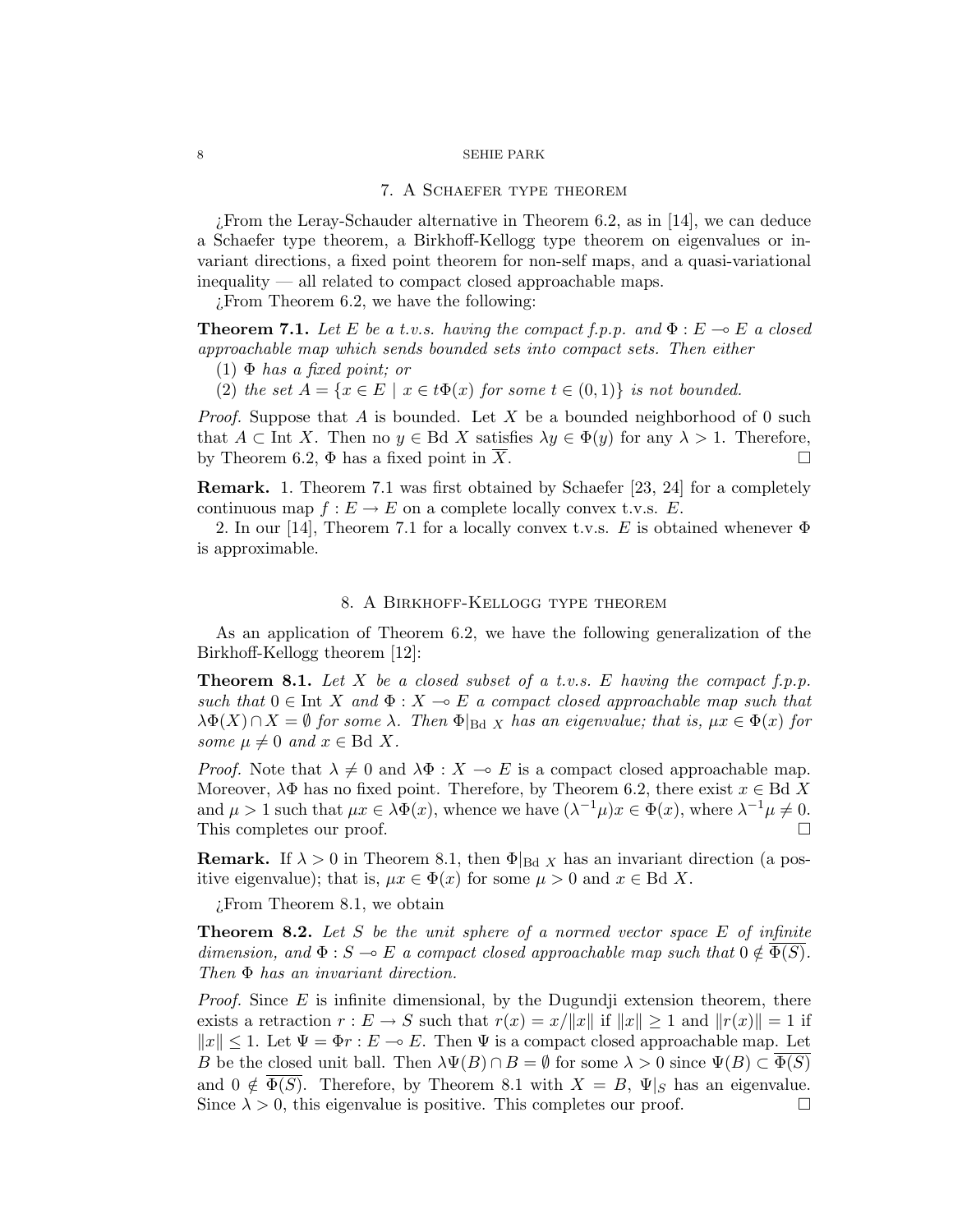Theorem 8.2 reduces immediately to the following fixed point theorem:

**Theorem 8.3.** Let S be the unit sphere of a normed vector space E. Then E is of infinite dimension if and only if any compact closed approachable map  $\Phi : S \to S$ has a fixed point.

# 9. Non-self maps

Combining Lemma 4.2 and Theorem 6.2, we obtain the following fixed point theorem for approachable maps:

**Theorem 9.1.** Let X be a closed convex subset of a t.v.s. E having the compact f.p.p. and  $\Phi: X \multimap E$  a compact closed approachable map. If  $\Phi(\text{Bd } X) \subset X$ , then Φ has a fixed point.

*Proof.* If Int  $X = \emptyset$ , then  $X = \text{Bd } X$  and  $\Phi : X \to X$  has a fixed point by Lemma 4.2. If Int  $X \neq \emptyset$ , then we may assume  $0 \in$  Int X. Now for each  $x \in$  Bd X,  $\Phi(x) \subset X$  implies  $\Phi(x) \cap {\lambda x \mid \lambda > 1} = \emptyset$  since X is shrinkable; that is, (LS) holds. Therefore, by Theorem 6.2,  $\Phi$  has a fixed point.  $\Box$ 

*Proof.* For a compact closed map  $\Phi : X \to E$  with convex values, Theorem 9.1 reduces to Penot [22, Proposition 1.4], which contains the particular case for a single-valued continuous map due to Brezis; see [22].  $\Box$ 

**Corollary 9.2.** Let X be a compact convex subset of a t.v.s. E having the compact f.p.p. and  $\Phi: X \to E$  a Kakutani map. If  $\Phi(\text{Bd } X) \subset X$ , then  $\Phi$  has a fixed point.

**Remark.** For a locally convex t.v.s.  $E$ , Corollary 9.2 is due to Brezis; see [22]. This contains the classical results due to Knaster-Kuratowski-Mazurkiewicz and Roth´e; see [17]. Brezis' theorem is generalized to a compact Kakutani map by Penot [22].

### 10. Quasi-variational or variational inequalities

¿From Theorem 9.1, we have the following quasi-variational inequality:

**Theorem 10.1.** Let  $X$  be a closed convex subset of a t.v.s.  $E$  having the compact f.p.p., Y a compact subset of E, and  $f: X \times Y \to \mathbb{R}$  an u.s.c. function. Let  $T : X \longrightarrow Y$  be a closed map such that  $T(\text{Bd } X) \subset X \cap Y$ . Suppose that (i) the function  $M$  defined on  $X$  by

$$
M(x) = \sup_{y \in T(x)} f(x, y) \quad \text{for} \quad x \in X
$$

is l.s.c.; and

(ii) the map  $\Phi: X \to Y$  defined on X by

$$
\Phi(x) = \{ y \in T(x) \mid f(x, y) = M(x) \} \quad \text{for} \quad x \in X
$$

is approximable.

Then there exists an  $\hat{x} \in X$  such that

$$
\hat{x} \in T(\hat{x})
$$
 and  $f(\hat{x}, \hat{x}) = M(\hat{x}).$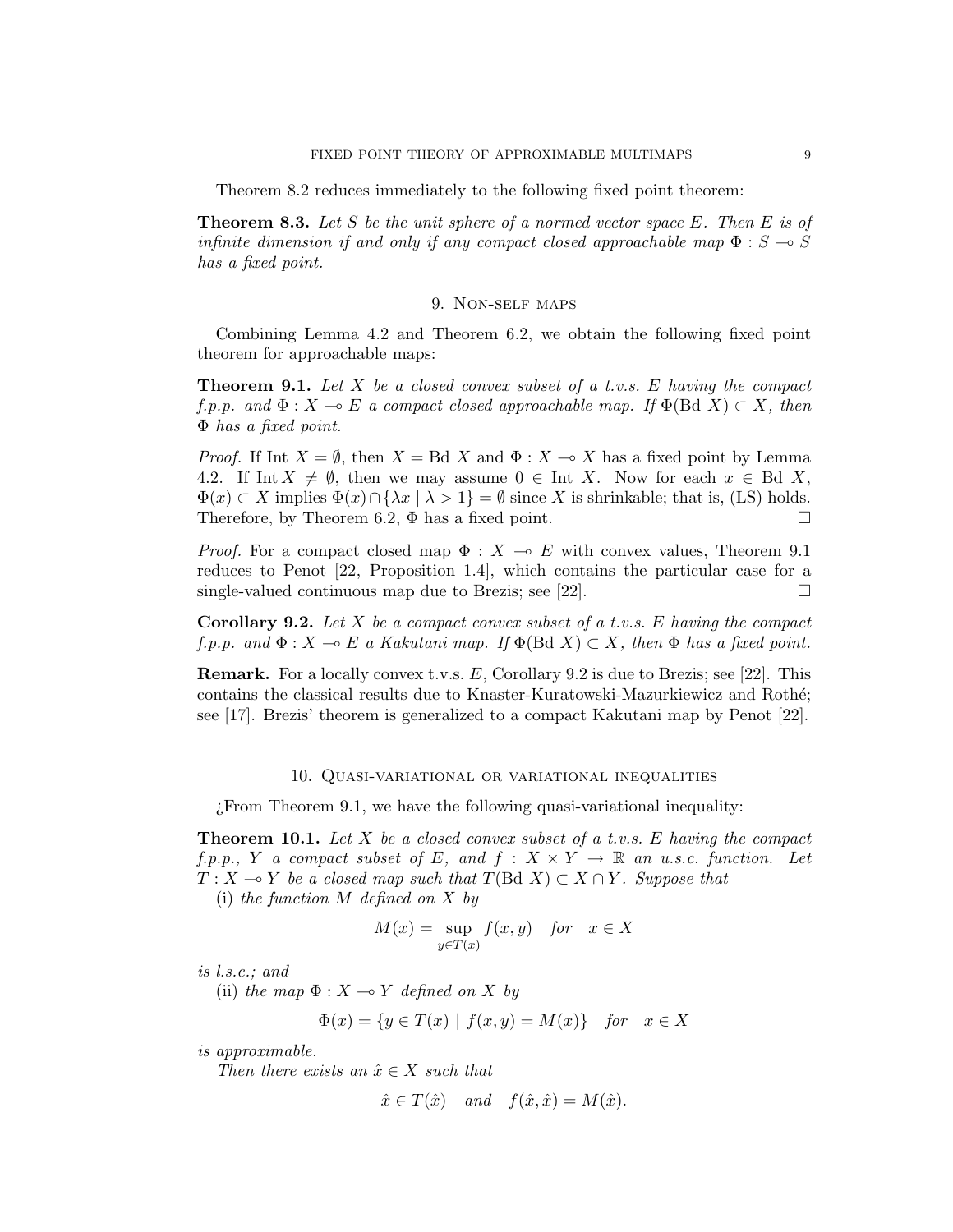*Proof.* Note that the marginal function M in (i) is actually continuous since f is u.s.c. and  $T$  is a compact-valued u.s.c. map by the well-known result of Berge [11]. Now, each  $\Phi(x)$  is nonempty. Moreover,  $\Phi$  is a closed map. In fact, let  $(x_{\alpha}, y_{\alpha}) \in \text{Gr}(\Phi)$ , the graph of  $\Phi$ , and  $(x_{\alpha}, y_{\alpha}) \to (x, y)$  in  $X \times Y$ . Then

$$
f(x,y) \ge \overline{\lim_{\alpha}} f(x_{\alpha}, y_{\alpha}) = \overline{\lim_{\alpha}} M(x_{\alpha}) \ge \underline{\lim_{\alpha}} M(x_{\alpha}) \ge M(x)
$$

and, since  $\text{Gr}(T)$  is closed in  $X \times Y$ ,  $y_{\alpha} \in T(x_{\alpha})$  implies  $y \in T(x)$ . Hence  $(x, y) \in$ Gr( $\Phi$ ). Therefore,  $\Phi : X \multimap E$  is a compact closed approximable map satisfying  $\Phi(\text{Bd } X) \subset T(\text{Bd } X) \subset X$ . Hence, by Theorem 9.1,  $\Phi$  has a fixed point  $\hat{x} \in X$ ; that is,  $\hat{x} \in T\hat{x}$  and  $f(\hat{x}, \hat{x}) = M(\hat{x})$ . This completes our proof.

The following is an immediate consequence of Theorem 10.1.

**Theorem 10.2.** Let X be a compact convex subset of a locally convex t.v.s.,  $f$ :  $X \times X \to \mathbb{R}$  a continuous function such that, all of the sets

$$
\{y\in X~|~f(x,y)=\inf_{y\in X}f(x,y)\}
$$

for  $x \in X$  are (1) convex, (2) contractible, (3) decomposable, or (4)  $\infty$ -proximally connected. Then there exists an  $\hat{x} \in X$  such that

$$
f(\hat{x}, \hat{x}) \leq f(\hat{x}, y)
$$
 for all  $y \in X$ .

*Proof.* In any case (1)-(4), the map  $\Phi : X \to X$  defined by

$$
\Phi(x) := \{ y \in X \mid f(x, y) = \inf_{y \in X} f(x, y) \} \text{ for } x \in X
$$

is a compact closed approximable map; see [10]. Now, the conclusion follows from Theorem 10.1 by putting  $X = Y$  and  $T(x) = X$  for all  $x \in X$ .

Remark. As in [21], Theorem 10.2 can be used to obtain variational or variationallike inequalities due to Hartman-Stampacchia, Browder, Lions-Stampacchia, Mosco, Juberg-Karamardian, Park, Karamardian, Parida-Sahoo-Kumar, Behera-Panda, and Siddiqi-Khaliq-Ansari. For the literature, see [21].

# **REFERENCES**

- [1] H. Ben-El-Mechaiekh, A remark concerning a matching theorem of Ky Fan, Chinese J. Math. 17 (1989), 309–314.
- [2] H. Ben-El-Mechaiekh, General fixed point and coincidence theorems for set-valued maps, C. R. Math. Rep. Acad. Sci. Canada 13 (1991), 237–242.
- [3] H. Ben-El-Mechaiekh, Continuous approximations of multifunctions, fixed points and coincidences in Approximation and Optimization in the Caribbean II, M. Florenzano et al. (Eds.), Verlag Peter Lang, Frankfurt, 1995, pp. 67–97.
- [4] H. Ben-El-Mechaiekh, Spaces and maps approximation and fixed points, J. Comp. Appl. Math. 113 (2000), 283–308.
- [5] H. Ben-El-Mechaiekh, S. Chebbi, M. Florenzano, and J. V. Llinares, Abstract convexities and fixed points, J. Math. Anal. Appl. 170 (1992), 477-500.
- [6] H. Ben-El-Mechaiekh, S. Chebbi and M. Florenzano, A Leray-Schauder type theorem for approximable maps: a simple proof, Proc. Amer. Math. Soc. 126 (1998), 2345–2349.
- [7] H. Ben-El-Mechaiekh and P. Deguire, Approximation of non-convex set-valued maps, C. R. Acad. Sci. Paris 312 (1991), 379–384.